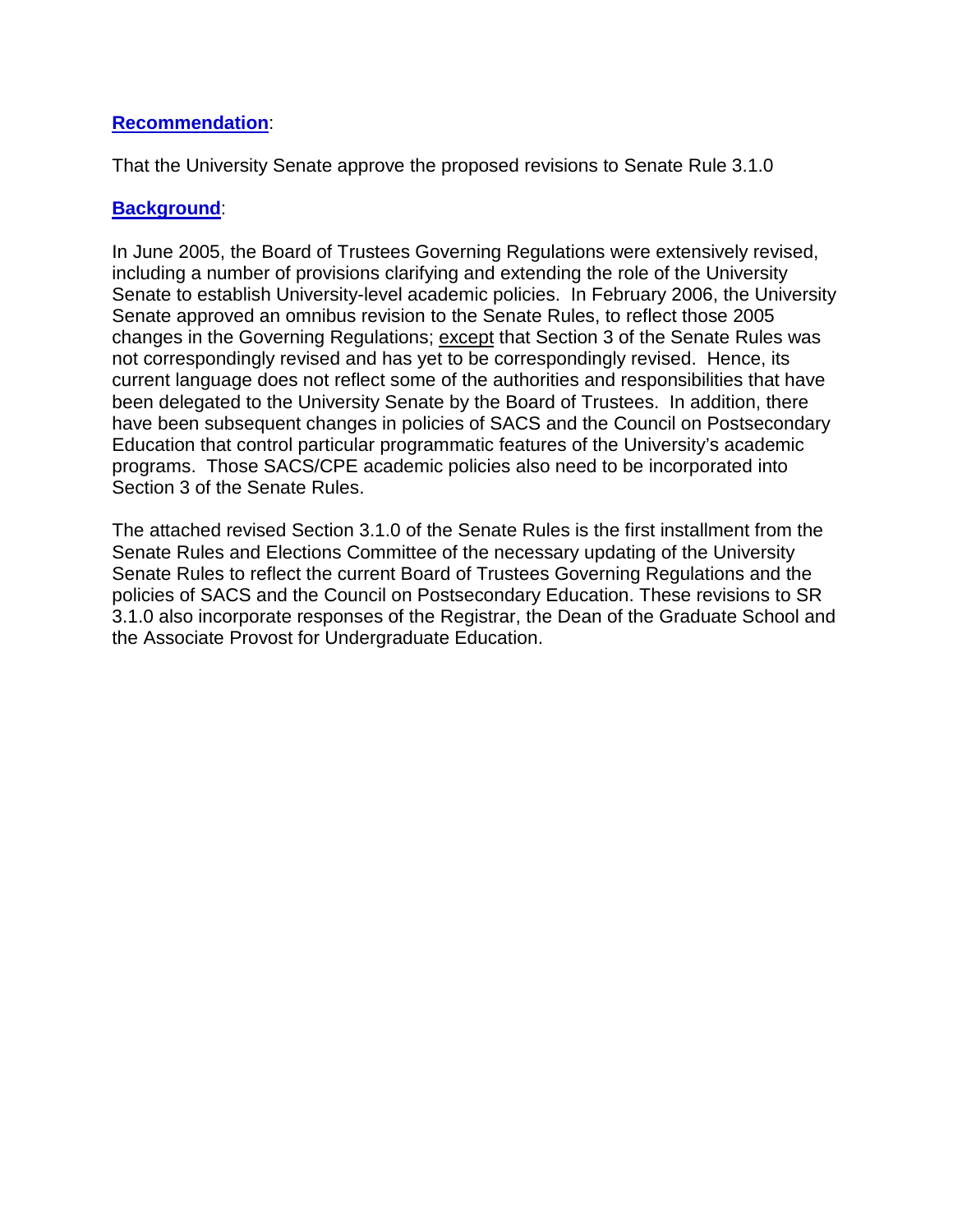# **3.0 Section III: Course Numbering System and Curriculum Procedures**

## **3.1.0 COURSE NUMBERING SYSTEM**

Courses shall be numbered as follows:

001-099 No credit, non-degree and/or developmental courses; [US: 9/10/01]

100-199 Open to freshmen; undergraduate credit only;

200-299 Prerequisite sophomore classification; or consent of instructor; undergraduate credit only;

300-399 Prerequisite junior classification; undergraduate credit only;

400-499 Prerequisite junior classification; undergraduate credit;

400G-499G Graduate credit for non-majors;

500-599 Prerequisite junior classification; undergraduate and graduate credit;

600-799 Open only to graduate students;

800-999 Open only to students in professional colleges and to students in other colleges offering professional degrees as defined by the Council on Postsecondary Education.

### **3.1.1 Exceptions**

Exceptions to the requirements for admission to courses may be made as follows:

**A.** Freshmen and sophomores may be admitted to courses numbered between 300 and 499, upon approval of the instructor and the dean of the student's college. Such approval shall be limited to students who have demonstrated superior ability or preparation.

**B.** Seniors with superior ability or preparation may be admitted to courses numbered between 600 and 799, upon approval of the instructor, the dean of the student's college and the dean of the Graduate School.

**C.** Courses elected on a Pass-Fail basis (see Section 5,1.4 for specifics).

#### **3.1.2 Blocks of Numbers for Certain Courses**

The following blocks of numbers are set aside by the Registrar's Office for use of specific courses as indicated:

**A. 395 Independent Work or Independent Study**. If a department offers more than one such course, numbers lower than 395 shall be used.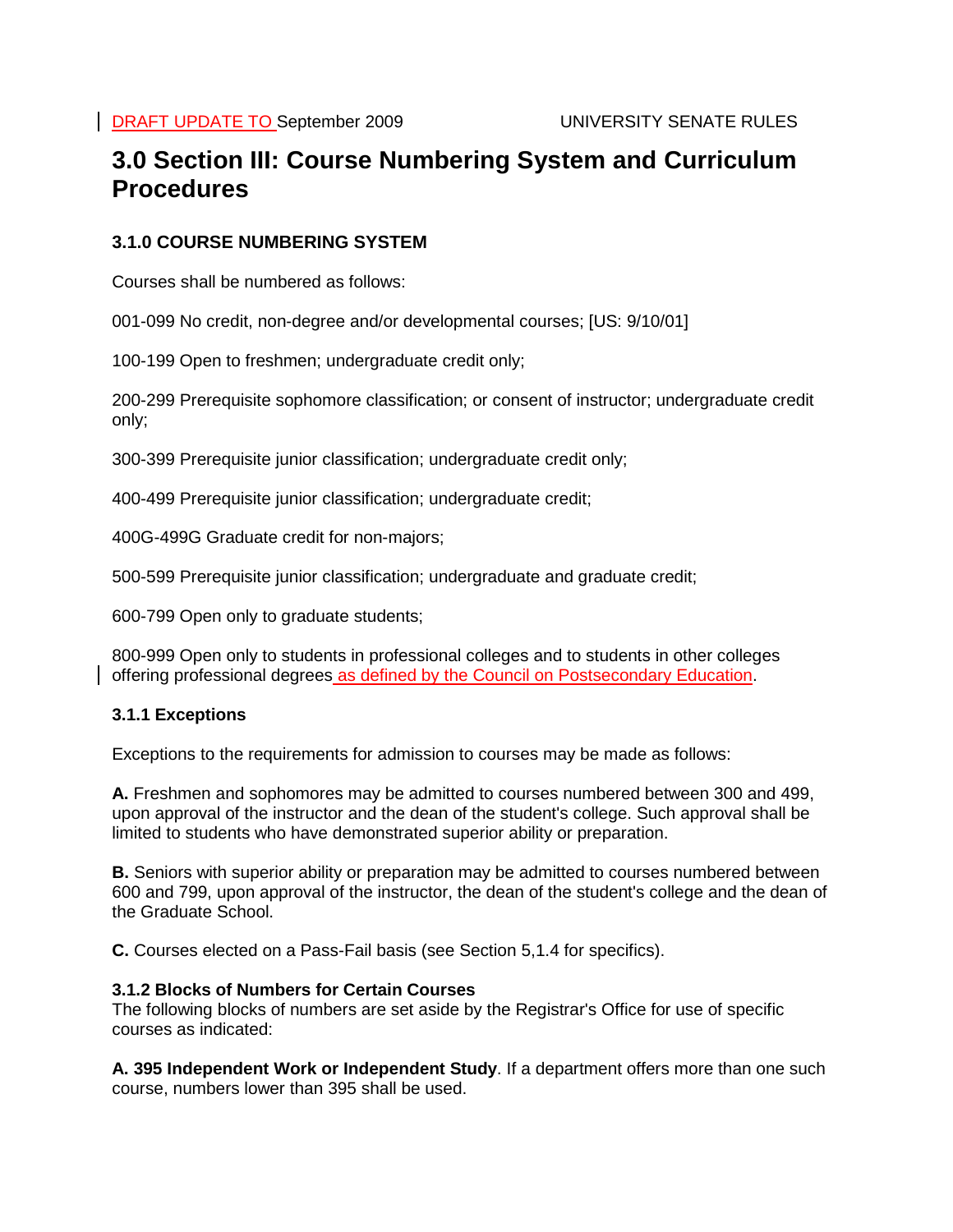## **B. 396 Reserved for the University Experiential Education course.**

**C. 399 Departmental field based experiential education courses.** May be repeated to a total of 30 hours. To provide the opportunity for students with the approval of a faculty member and the department chairman--or his/her designee--to earn credit for work-study experience. The student must work with a faculty member to describe the nature of the experience, the work to be performed, accompanying learning experiences, appropriate course credit for the work, and criteria by which the student's work may be evaluated. This information must be written and filed in the departmental office and the Office for Experiential Education prior to the student's registration for the course. *Bulletin* descriptions of these courses shall include an explicit statement of the need for filling out a learning contract.

**D. 748 Master's Thesis Research.** May be repeated three calendar years (0 credits [US 3/6/00]

**E. 749 Dissertation Research.** May be repeated three calendar years (0 credits) [US 3/6/00]

**F. 768 Residence credit for master's degree.** May be repeated once. (1-6 credits equivalence)

**767 Dissertation Residency Credit.** Residency credit for dissertation research after the qualifying examination. Students may register for this course in the semester of the qualifying examination. A minimum of two semesters are required as well as continuous enrollment (Fall and Spring) until the dissertation is completed and defended. (2 credit hours).

**G. 770-779 Seminar courses.** 

**H. 769 Residence credit for doctoral degree.** May be repeated indefinitely. (0-12 credits equivalence)

**I. 790-799 Research courses.** 

**J. 880-889 Seminar courses in professional colleges.** 

**K. 895-899 Independent work: professional colleges.** 

L. The following are reserved for enrollments to report numbers in these categories to the Council on Postsecondary Education

1. **PD 099** Reserved for enrollment of Postdoctoral Scholars and Postdoctoral Fellows

 2. **MC 800** Reserved for enrollment of Residents and Clinical Fellows in the health care professional programs

### **3.1.3 Remedial Courses**

All remedial courses created by the University Senate shall be designated with the letter R following the course designation and number. No course designated with an R shall count for credit towards a degree at the University of Kentucky. [US: 3/7/88; US 4/10/00; US9/10/01; SREC: 6/8/06]